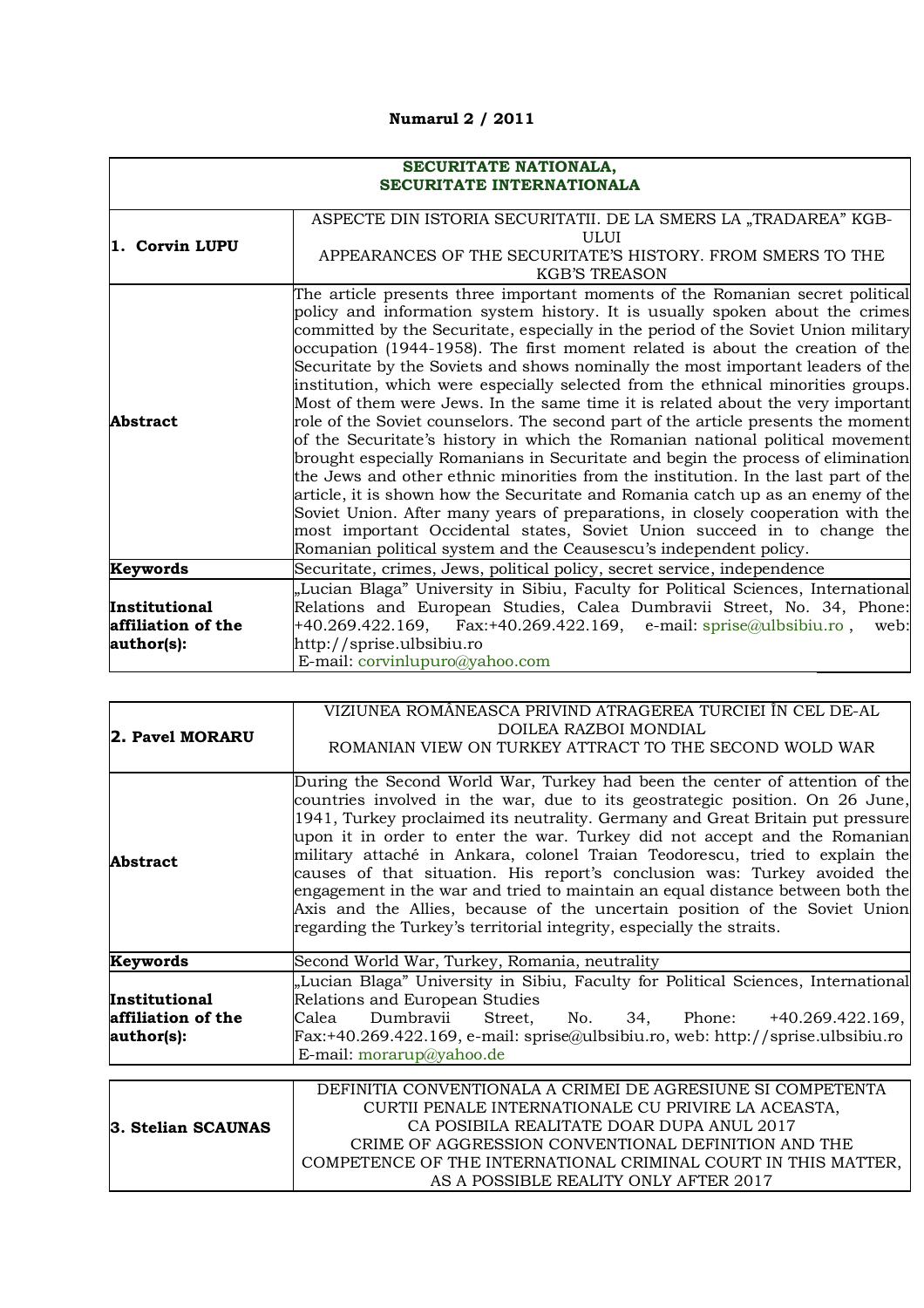| <b>Abstract</b>                                                  | The absence of a clear definition of aggression and the means by which it would<br>be limited in the international behavior, especially by defining and punishing<br>serious crimes of aggression, is one of the biggest problems that the<br>international community is facing for more than half a century and without<br>solving it, the ideal international law as a right of peace is virtually unattainable.<br>We are today in the presence of a laudable attempt to define aggression and the<br>crime of aggression closely linked to the work of States Parties to the Rome<br>Statute of the International Criminal Court. It is a laudable attempt, because it<br>tries to end the string of failed attempts in the interwar period and especially<br>after the adoption of the UN Charter, which proclaims non-aggression treaty as<br>one of the seven fundamental principles of public international law. It is about<br>the Review Conference of the International Criminal Court Statute, which took<br>place from May 31 to June 11, 2010, in Kampala, Uganda, the conference<br>convened by the General Secretary of the United Nations, aimed at defining the<br>crime of aggression, knowing the fact that this international criminal court, the<br>first world criminal court established by a general treaty, had suspended by its<br>jurisdiction the crime of aggression just because of the absence of a<br>conventional definition of the crime. For a long time, the states have had a<br>legitimate right to make war (jus ad bellum), namely to use armed force to<br>resolve the disputes between them. The concerns for limiting the war as an<br>instrument of national policy of the States and peaceful settlement of<br>international disputes, although they appeared quite late in terms of rules of<br>international law, become almost an obsession that will become more prominent<br>after the Second World War . With the adoption of the UN Charter, the<br>irregularly war of aggression becomes a rule with character of universality and<br>with a value of fundamental principle of public international law. Basically, the<br>UN Charter requires to the states the obligation to refrain in their international<br>relations from the threat of using force or to use it against the territorial integrity<br>or political independence of any State, or otherwise in inconsistent with the |
|------------------------------------------------------------------|-------------------------------------------------------------------------------------------------------------------------------------------------------------------------------------------------------------------------------------------------------------------------------------------------------------------------------------------------------------------------------------------------------------------------------------------------------------------------------------------------------------------------------------------------------------------------------------------------------------------------------------------------------------------------------------------------------------------------------------------------------------------------------------------------------------------------------------------------------------------------------------------------------------------------------------------------------------------------------------------------------------------------------------------------------------------------------------------------------------------------------------------------------------------------------------------------------------------------------------------------------------------------------------------------------------------------------------------------------------------------------------------------------------------------------------------------------------------------------------------------------------------------------------------------------------------------------------------------------------------------------------------------------------------------------------------------------------------------------------------------------------------------------------------------------------------------------------------------------------------------------------------------------------------------------------------------------------------------------------------------------------------------------------------------------------------------------------------------------------------------------------------------------------------------------------------------------------------------------------------------------------------------------------------------------------------------------------------------------------------------------------------------------------------------------------------------|
|                                                                  | Purposes of the United Nations. Other international documents will reaffirm and<br>develop this prohibition with value of fundamental principle. After 12 years from<br>the adoption of the Statute of the International Criminal Court and 10 years<br>after its entry into force, we are witnessing a strong attempt to revise the treaty,<br>precisely in order to define the crime of aggression and thus to offer the Court<br>the necessary jurisdiction to judge this crime. Beyond the importance of the<br>historical definition of the crime of aggression, which opens the way towards<br>becoming effective public international law as jus against bellum, the revision of<br>the Rome Statute adds efficiency to the International Criminal Court, that along<br>with few other exceptions, represents the required justice at universal level. All<br>of these are outstanding results of the international community's efforts to put<br>an end to a great extent, to the arbitrary manifest in international relations,<br>especially regarding the use of force as an instrument of national policy. We can<br>hardly say that these achievements are the best as possible regulators of public<br>international law.                                                                                                                                                                                                                                                                                                                                                                                                                                                                                                                                                                                                                                                                                                                                                                                                                                                                                                                                                                                                                                                                                                                                                                                                         |
| Keywords                                                         | public international law, international criminal Responsibility, International<br>Criminal Court, International Crimes, aggression, crimes of aggression                                                                                                                                                                                                                                                                                                                                                                                                                                                                                                                                                                                                                                                                                                                                                                                                                                                                                                                                                                                                                                                                                                                                                                                                                                                                                                                                                                                                                                                                                                                                                                                                                                                                                                                                                                                                                                                                                                                                                                                                                                                                                                                                                                                                                                                                                        |
| Institutional<br>affiliation of the<br>author(s):                | "Lucian Blaga" University in Sibiu, Faculty for Political Sciences, International<br>Relations and European Studies, Calea Dumbravii Street, No. 34, Phone:<br>Fax:+40.269.422.169, e-mail: sprise@ulbsibiu.ro,<br>+40.269.422.169,<br>web:<br>http://sprise.ulbsibiu.ro<br>E-mail: scaunass@yahoo.com                                                                                                                                                                                                                                                                                                                                                                                                                                                                                                                                                                                                                                                                                                                                                                                                                                                                                                                                                                                                                                                                                                                                                                                                                                                                                                                                                                                                                                                                                                                                                                                                                                                                                                                                                                                                                                                                                                                                                                                                                                                                                                                                          |
|                                                                  |                                                                                                                                                                                                                                                                                                                                                                                                                                                                                                                                                                                                                                                                                                                                                                                                                                                                                                                                                                                                                                                                                                                                                                                                                                                                                                                                                                                                                                                                                                                                                                                                                                                                                                                                                                                                                                                                                                                                                                                                                                                                                                                                                                                                                                                                                                                                                                                                                                                 |
| 4. Silviu NATE <sup>1</sup><br><b>Aurelian RATIU<sup>2</sup></b> | ABUZURI SI ÎNCALCARI GRAVE ALE DREPTURILOR OMULUI ÎN TIMPUL<br><b>CONFLICTELOR ARMATE</b><br>HUMAN RIGHTS ABUSE AND SERIOUS VIOLATIONS DURING ARMED<br><b>CONFLICTS</b>                                                                                                                                                                                                                                                                                                                                                                                                                                                                                                                                                                                                                                                                                                                                                                                                                                                                                                                                                                                                                                                                                                                                                                                                                                                                                                                                                                                                                                                                                                                                                                                                                                                                                                                                                                                                                                                                                                                                                                                                                                                                                                                                                                                                                                                                         |
| Abstract                                                         | The term "war crime" refers to a violation of the rules of jus in bello (justice in<br>war) by any individual, whether military or civilian. The laws of armed conflict                                                                                                                                                                                                                                                                                                                                                                                                                                                                                                                                                                                                                                                                                                                                                                                                                                                                                                                                                                                                                                                                                                                                                                                                                                                                                                                                                                                                                                                                                                                                                                                                                                                                                                                                                                                                                                                                                                                                                                                                                                                                                                                                                                                                                                                                         |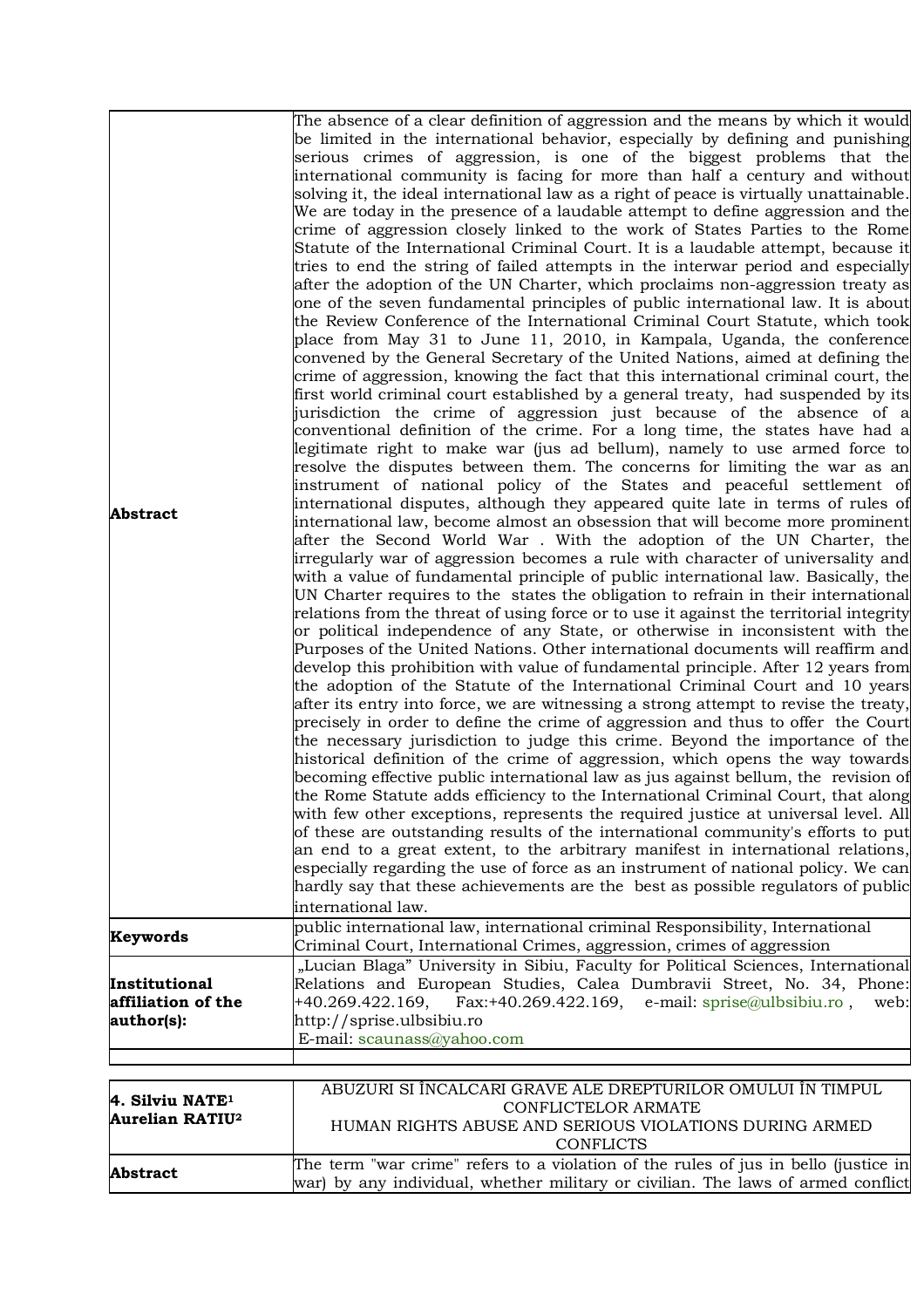|                                                   | prohibit attacks on civilians and the use of weapons that cause unnecessary<br>suffering or long-term environmental damage. Other war crimes include taking<br>hostages, firing on localities that are undefended and without military<br>significance, such as hospitals or schools, inhuman treatment of prisoners,<br>including biological experiments, and the pillage or purposeless destruction of<br>property. Although clearly outlawed by international law, such war crimes are<br>common.                                                                           |
|---------------------------------------------------|--------------------------------------------------------------------------------------------------------------------------------------------------------------------------------------------------------------------------------------------------------------------------------------------------------------------------------------------------------------------------------------------------------------------------------------------------------------------------------------------------------------------------------------------------------------------------------|
| Keywords                                          | Human rights, war crime, justice, abuse, children rights, conflict                                                                                                                                                                                                                                                                                                                                                                                                                                                                                                             |
| Institutional<br>affiliation of the<br>author(s): | (1) "Lucian Blaga" University in Sibiu, Faculty for Political Sciences,<br>International Relations and European Studies, Calea Dumbravii Street, No. 34,<br>Phone: $+40.269.422.169$ , Fax: $+40.269.422.169$ , e-mail: sprise $\omega$ ulbsibiu.ro,<br>web: http://sprise.ulbsibiu.ro<br>(2) Land Forces Academy "Nicolae Balcescu", Revolutiei Str. No. 3-5, 550170,<br>Sibiu, Romania, www.armyacademy.ro, Tel: ++40-269-432990, Fax: ++40-269-<br>436362, E-mail:office@armyacademy.ro;<br>$(1)$ E-mail: silviu.nate@ulbsibiu.ro<br>$(2)$ E-mail: aurelian_ratiu@yahoo.com |

| 5. Vasile TABARA     | CONSIDERATII ASUPRA CONSECINTELOR MIGRATIEI                                        |
|----------------------|------------------------------------------------------------------------------------|
|                      | REFLECTIONS ON THE CONSEQUENCES OF MIGRATION                                       |
|                      | Economic globalization encourages migration, but migration is to occur and the     |
|                      | threat of cultural transformation that can induce host countries to ally to stop   |
| <b>Abstract</b>      | this phenomenon by treaties and agreements on border control.                      |
|                      | The phenomenon of migration is related to: increase and expansion of               |
|                      | multinational companies, armed conflicts, economic collapse, political or          |
|                      | religious persecution, natural disasters.                                          |
| Keywords             | Globalization, migration, threats on security, armed conflicts, economic collapse, |
|                      | political or religious persecution, natural disasters                              |
|                      | "Lucian Blaga" University in Sibiu, Faculty for Political Sciences, International  |
| <b>Institutional</b> | Relations and European Studies                                                     |
| affiliation of the   | Dumbravii<br>Street, No. 34, Phone: +40.269.422.169,<br>Calea                      |
| author(s):           | Fax:+40.269.422.169, e-mail: sprise@ulbsibiu.ro, web: http://sprise.ulbsibiu.ro    |
|                      | E-mail: vasile.tabara@ulbsibiu.ro                                                  |

| <b>GEOPOLITICA</b> |                                                                                                                                                         |
|--------------------|---------------------------------------------------------------------------------------------------------------------------------------------------------|
| 6. Eugen STRAUTIU  | EURASIANISM SI NEOEURASIANISM                                                                                                                           |
|                    | EURASIANISM AND NEO-EURASIANISM                                                                                                                         |
|                    | Geopolitical and security thinking in contemporary, eurasianism is already a<br>tradition that allows its versions and schools.                         |
| <b>Abstract</b>    | Like any ideological paradigm, representatives of various tendences use to<br>contradict and offer significantly different views, in the same paradigm. |
|                    | Today, the emblematic figure represented neoeurasianism is Russian scientist<br>Alexander Dughin.                                                       |
| Keywords           | geopolitics, security, pan-slavism, eurasianism, atlanticism                                                                                            |
|                    | "Lucian Blaga" University in Sibiu, Faculty for Political Sciences, International                                                                       |
| Institutional      | Relations and European Studies                                                                                                                          |
| affiliation of the | Dumbravii<br>No. 34, Phone: +40.269.422.169,<br>Calea<br>Street,                                                                                        |
| author(s):         | Fax:+40.269.422.169, e-mail: sprise@ulbsibiu.ro, web: http://sprise.ulbsibiu.ro                                                                         |
|                    | E-mail: eugen.strautiu@ulbsibiu.ro                                                                                                                      |
|                    |                                                                                                                                                         |
|                    | POLITICA EUROPEANA DE VECINATATE SI MANAGEMENTUL CONFLICTELOR                                                                                           |
| 7. Ioana STRAT     | INGHETATE DIN SPATIUL POST-SOVIETIC. UN CADRU DE ANALIZA                                                                                                |
|                    | EUROPEAN NEIGHBOURHOOD POLICY AND MANAGEMENT OF FOREZEN                                                                                                 |
|                    | CONFLITS IN POST-SOVIET SPACE. A FRAMEWORK FOR ANALYSIS                                                                                                 |
| <b>Abstract</b>    | This paper seeks to discern a modus operandi in EU conflict management as                                                                               |
|                    | part of a comprehensive approach to end the post-Soviet conflicts, extend                                                                               |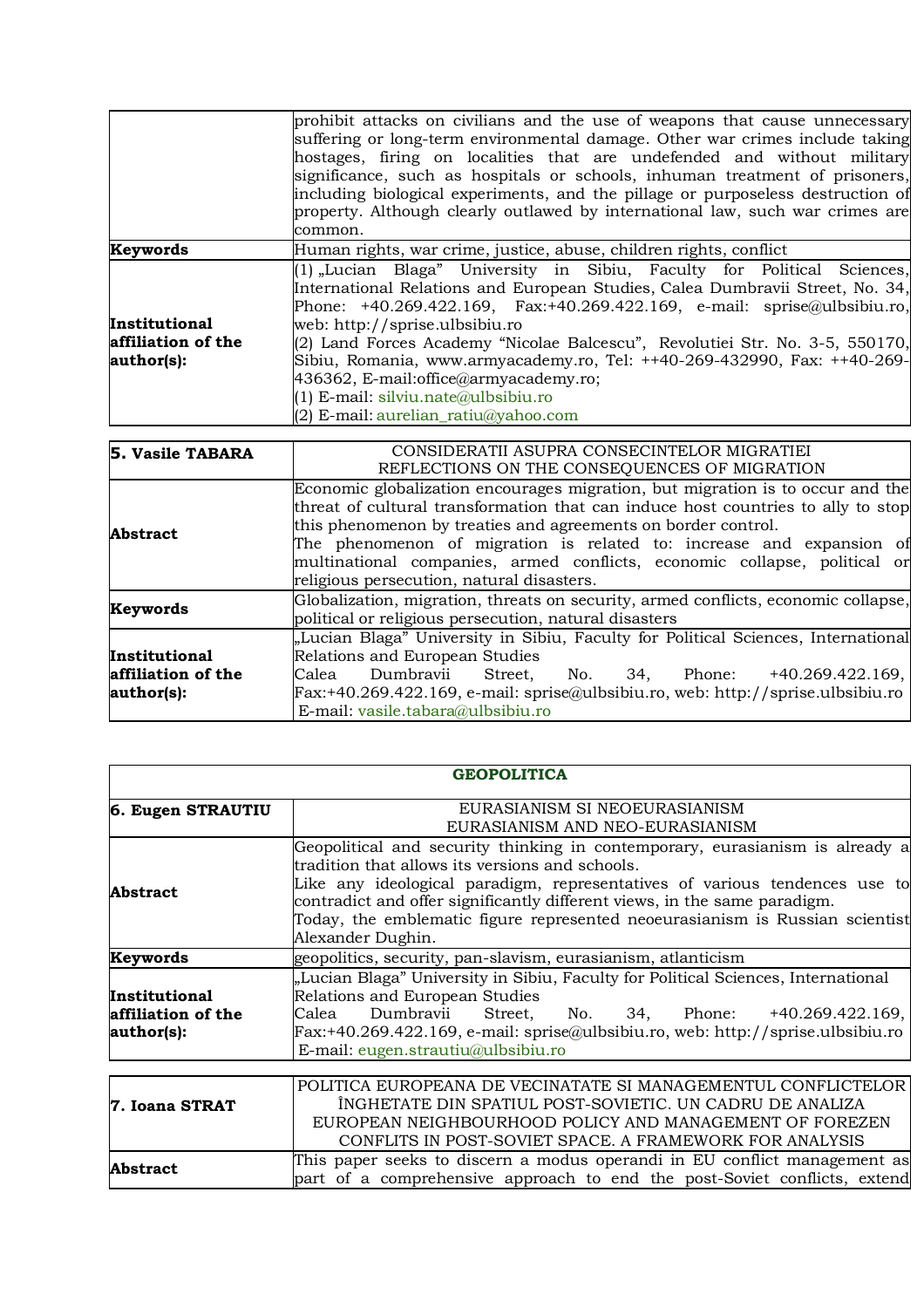|                                                   | security and foster regional cooperation beyond EU's borders after its<br>enlargement to Central and Eastern Europe. The European Security Strategy<br>launched a discourse focusing on preventing threats, building security and<br>committing to peaceful conflict resolution in the near abroad. In practice, the EU<br>developed a specific conflict management pattern in the Eastern neighborhood<br>based on reterritorialization and equal partnership, while aiming to foster<br>stronger regional ties among the post-Soviet countries. Although not a conflict<br>resolution instrument per se, the European Neighborhood Policy stems from a<br>geopolitical vision inspired by the EU's cross-border reterritorialization<br>approach, aiming to prevent new fault lines and structural gaps between the<br>EU-27 and its neighbors. However, the lack of accession conditionalities raises<br>concerns about the reluctance of EU's partners to respect the ENP<br>commitments, while the increasing protection of EU's external borders threatens<br>to undermine the logics of cross-border cooperation and raise new barriers of<br>mistrust. Likewise, underestimating Russia's competitive tactics and the obvious<br>differences between the Caucasian states can prevent the EU from advancing<br>regional cooperation and influencing effective conflict management.<br>EU reterritorialization, conflict management, European Neighborhood Policy,                                                                                                                                                                                                                                                                                                                                                                                                                                               |
|---------------------------------------------------|-------------------------------------------------------------------------------------------------------------------------------------------------------------------------------------------------------------------------------------------------------------------------------------------------------------------------------------------------------------------------------------------------------------------------------------------------------------------------------------------------------------------------------------------------------------------------------------------------------------------------------------------------------------------------------------------------------------------------------------------------------------------------------------------------------------------------------------------------------------------------------------------------------------------------------------------------------------------------------------------------------------------------------------------------------------------------------------------------------------------------------------------------------------------------------------------------------------------------------------------------------------------------------------------------------------------------------------------------------------------------------------------------------------------------------------------------------------------------------------------------------------------------------------------------------------------------------------------------------------------------------------------------------------------------------------------------------------------------------------------------------------------------------------------------------------------------------------------------------------------------------------------------------------------------|
| Keywords                                          | post-Soviet conflicts                                                                                                                                                                                                                                                                                                                                                                                                                                                                                                                                                                                                                                                                                                                                                                                                                                                                                                                                                                                                                                                                                                                                                                                                                                                                                                                                                                                                                                                                                                                                                                                                                                                                                                                                                                                                                                                                                                   |
| Institutional<br>affiliation of the<br>author(s): | Faculty of History and Philosophy, "Babes-Bolyai" University, Cluj-Napoca, Str.<br>Mihail Kogalniceanu nr.1, Cluj-Napoca, telefon 0264-405300<br>E-mail: ioana_strat@yahoo.fr                                                                                                                                                                                                                                                                                                                                                                                                                                                                                                                                                                                                                                                                                                                                                                                                                                                                                                                                                                                                                                                                                                                                                                                                                                                                                                                                                                                                                                                                                                                                                                                                                                                                                                                                           |
| 8. Viorica TICU                                   | SPATIUL POST-SOVIETIC ÎN CAUTAREA UNEI IDENTITATI DE SECURITATE.<br>CAZUL REPUBLICII MOLDOVA<br>POST-SOVIET IDENTITY LOOKING FOR SECURITY. THE REPUBLIC OF<br>MOLDOVA CASE                                                                                                                                                                                                                                                                                                                                                                                                                                                                                                                                                                                                                                                                                                                                                                                                                                                                                                                                                                                                                                                                                                                                                                                                                                                                                                                                                                                                                                                                                                                                                                                                                                                                                                                                              |
| <b>Abstract</b>                                   | Collapse of Soviet Union increased the world with 15 independent countries.<br>Historically each of the nations was unique with different cultural, political and<br>economical development. Before events of 90th for world history was not familiar<br>changing of countries with central economies into capitalist and democratic<br>states. These countries somehow were the part of historical experiment, whether<br>their development was forming under not natural conditions for the identity of<br>their nations. But the post soviet countries built their development from zero.<br>For numbers of countries their way from Moscow to European Union leaded to<br>fully integration in democratic society. The problems of security within the<br>territory of the former Soviet Union are numerous. The Republic of Moldova has<br>undergone one of the more difficult and uneven transition processes of all post-<br>soviet republics. In part, this has been due to the country's uncertain political<br>direction, positioned as it is between an expanding European Union to the west<br>and Russia to the east. Political andterritorial separatism remains one of the<br>main concerns and the obstacle in the process of state building and on the way<br>of reintegrating the Moldovan society. The security architecture in the Republic<br>of Moldova is still in the process of formation, which complicates the situation.<br>The situation in Republic of Moldova represents a combination of many factors,<br>such as: the disintegration of a huge, multiethnic, totalitarian empire; the<br>security asymmetry between powerful ex-hegemony and weak neighbors; the<br>dominance of ethnic nationalism; the simultaneous processes of reintegration<br>and disintegration; the absence of democratic traditions in local political and<br>economic culture and weakness of civil society. |
| Keywords                                          | Post-Soviet space, Russia, transition, Republic of Moldova, neutrality<br>status, security problems, Transnistria, risks, assessment                                                                                                                                                                                                                                                                                                                                                                                                                                                                                                                                                                                                                                                                                                                                                                                                                                                                                                                                                                                                                                                                                                                                                                                                                                                                                                                                                                                                                                                                                                                                                                                                                                                                                                                                                                                    |
| Institutional<br>affiliation of the<br>author(s): | History an International Relations Faculty, Free International University of<br>Moldova, 52 Vlaicu Parcalab street, Chisinau, MD-2012 Republic of Moldova,<br>$Tel.$ :<br>$(+373)$<br>220029;<br>$Tel/Fax$ .:<br>$(+373)$<br>22)<br>220028,<br>22)<br>$e-$<br>mail: office@ulim.md,http://ulim.md/<br>E-mail: ticuviorica@yahoo.com                                                                                                                                                                                                                                                                                                                                                                                                                                                                                                                                                                                                                                                                                                                                                                                                                                                                                                                                                                                                                                                                                                                                                                                                                                                                                                                                                                                                                                                                                                                                                                                     |
|                                                   |                                                                                                                                                                                                                                                                                                                                                                                                                                                                                                                                                                                                                                                                                                                                                                                                                                                                                                                                                                                                                                                                                                                                                                                                                                                                                                                                                                                                                                                                                                                                                                                                                                                                                                                                                                                                                                                                                                                         |
| 9. Eugen LUNGU                                    | CONFLICTUL DIN LIBIA - O AMENINTARE PENTRU SPATIUL TRADITIONAL DE                                                                                                                                                                                                                                                                                                                                                                                                                                                                                                                                                                                                                                                                                                                                                                                                                                                                                                                                                                                                                                                                                                                                                                                                                                                                                                                                                                                                                                                                                                                                                                                                                                                                                                                                                                                                                                                       |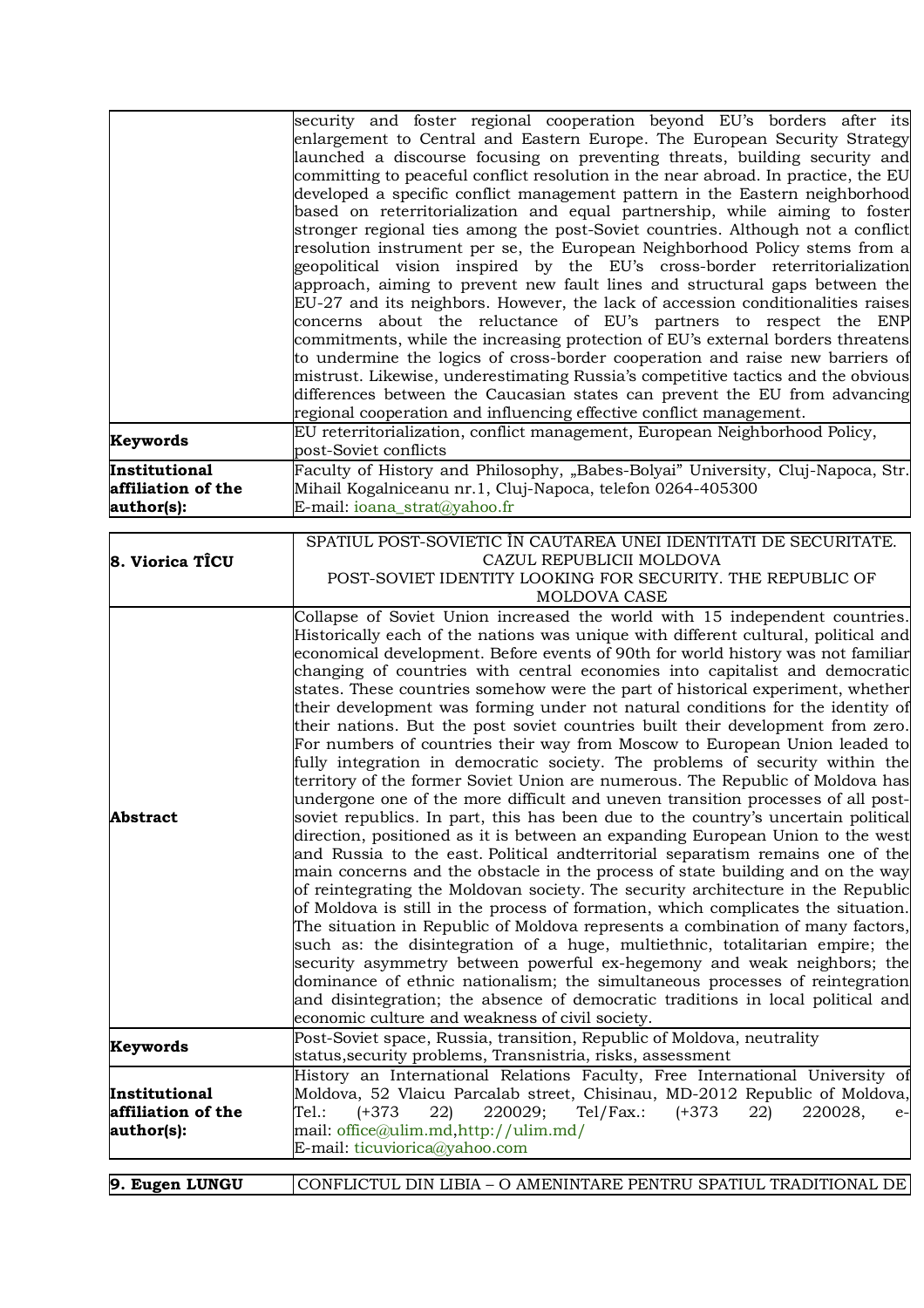|                                                   | SECURITATE AL ALIANTEI NORD-ATLANTICE?                                                                                                                                                                                                                                                                                                                                                                                                                                                                                                                                                                                                                                                                                                                                                                                                                                                                                                                                                                                                                                                                                                                                                                                                                                                                                                                                                                                                                                                                                                                                                                                                                                                                               |
|---------------------------------------------------|----------------------------------------------------------------------------------------------------------------------------------------------------------------------------------------------------------------------------------------------------------------------------------------------------------------------------------------------------------------------------------------------------------------------------------------------------------------------------------------------------------------------------------------------------------------------------------------------------------------------------------------------------------------------------------------------------------------------------------------------------------------------------------------------------------------------------------------------------------------------------------------------------------------------------------------------------------------------------------------------------------------------------------------------------------------------------------------------------------------------------------------------------------------------------------------------------------------------------------------------------------------------------------------------------------------------------------------------------------------------------------------------------------------------------------------------------------------------------------------------------------------------------------------------------------------------------------------------------------------------------------------------------------------------------------------------------------------------|
|                                                   | THE LIBYAN CONFLICT – A THREAT FOR THE TRADITIONAL SECURITY SPACE                                                                                                                                                                                                                                                                                                                                                                                                                                                                                                                                                                                                                                                                                                                                                                                                                                                                                                                                                                                                                                                                                                                                                                                                                                                                                                                                                                                                                                                                                                                                                                                                                                                    |
|                                                   | OF NATO?                                                                                                                                                                                                                                                                                                                                                                                                                                                                                                                                                                                                                                                                                                                                                                                                                                                                                                                                                                                                                                                                                                                                                                                                                                                                                                                                                                                                                                                                                                                                                                                                                                                                                                             |
| Abstract                                          | Starting on 31th March, 2011 the North Atlantic Organization took over military<br>air operations against Gaddafi's loyal forces, having the agreement of the<br>National Transition Council (the Libyan opposition). UN Resolution of 1973 was<br>voted by 10 members of the UN Security Council and five members abstained<br>from voting (China, Russia, Brazil, India and Germany). The states which are<br>permanent members of the UN Security Council did not use the veto. It's a good<br>thing as compared to Kosovo's situation in 1999 when there were countries<br>that were against it. The takeover by NATO of military operations in Libya<br>hasdemonstrated that the alliance has some issues<br>solve<br>to<br>in<br>lorder to achieveconsensus when NATO<br>a mission outside<br>executes<br>the traditional area of operations established by Treaties.<br>Although within the NATO Summit of Lisbon in 2010 there was developed a New<br>Alliance Strategic Concept, however, NATO has continued to have problems<br>according to the member states' different perception of threats against the<br>Alliance. The massive migration of Libyans to Tunisia, France, Italy, etc. created<br>a security problem in North Africa and the Southern Europe.<br>Within NATO, Germany did not want to participate with military forces in the<br>operation in Libya, and Turkey opposed, in the first part, the making of a<br>on NATO's military intervention in Libya. The<br>decision<br>decision of<br>the UNSecurity Council concerning community international's<br>possibility<br>to militarily intervene in Libya has reopened the<br>debate on<br>the doctrine<br>of humanitarianintervention. |
| Keywords                                          | Libya, North Atlantic Alliance, security, Libyan civil war, authoritarian regime                                                                                                                                                                                                                                                                                                                                                                                                                                                                                                                                                                                                                                                                                                                                                                                                                                                                                                                                                                                                                                                                                                                                                                                                                                                                                                                                                                                                                                                                                                                                                                                                                                     |
| Institutional<br>affiliation of the<br>author(s): | Faculty of International Relations and European Studies, University of South<br>East Europe LUMINA-Bucharest, Soseaua Colentina Street, No.64b, Sector 2,<br>Phone 021.240.30.22, Fax: 021.240.30.33<br>E-mail: eugenbuc2004@yahoo.com                                                                                                                                                                                                                                                                                                                                                                                                                                                                                                                                                                                                                                                                                                                                                                                                                                                                                                                                                                                                                                                                                                                                                                                                                                                                                                                                                                                                                                                                               |

| <b>STIINTE POLITICE</b>                           |                                                                                                                                                                                                                                                                                                                                                                                                                                                                                                                                                                                                                                                                                                                                                                                                                                                                                                                                                                                                                                                                                                                                |
|---------------------------------------------------|--------------------------------------------------------------------------------------------------------------------------------------------------------------------------------------------------------------------------------------------------------------------------------------------------------------------------------------------------------------------------------------------------------------------------------------------------------------------------------------------------------------------------------------------------------------------------------------------------------------------------------------------------------------------------------------------------------------------------------------------------------------------------------------------------------------------------------------------------------------------------------------------------------------------------------------------------------------------------------------------------------------------------------------------------------------------------------------------------------------------------------|
| 10. Delia STEFENEL                                | MODELUL SUDIC AL MIGRATIEI POSTCOMUNISTE. RECONFIGURARE IN<br>CONTEXTUL ACULTURATIEI ROMÂNILOR DIN ATENA<br>THE SOUTHERN MODEL OF POST-COMUNIST MIGRATION.<br>RECONFIGURATION AMONG ROMANIANS' ACCULTURATION IN ATHENS                                                                                                                                                                                                                                                                                                                                                                                                                                                                                                                                                                                                                                                                                                                                                                                                                                                                                                         |
| <b>Abstract</b>                                   | Even if there are many Greek texts about the migration of people coming from<br>the ex-East-European communist block toGreece, the Romanian segment still<br>remains understudied. Thus, the aim of the present study was to depict the<br>dynamic of the first-generation Romanian economic migration to Greece, an<br>ardent topic for the sending and the receiving society. More precisely, we<br>intended to outline the immigrant profile, taking into account several specific<br>factors before and after migration. Given that this paper is a part of a larger<br>cross-cultural research about Romanians' acculturation and adjustment on the<br>Hellenic territory, in this paper emphasis is given on the importance of<br>minorities'<br>culture<br>maintenance<br>with<br>versus<br>contact<br>hosts.<br>In line with our assumptions and based on data collected from 126 native<br>Greeks and 148 Romanian immigrants, the intergroup relationship could be<br>explained and enhanced according to the significance both cohabitant<br>communities give to personal and perceived culture and contact uphold. |
| Keywords                                          | labour migration, acculturation, Romania                                                                                                                                                                                                                                                                                                                                                                                                                                                                                                                                                                                                                                                                                                                                                                                                                                                                                                                                                                                                                                                                                       |
| Institutional<br>affiliation of the<br>author(s): | University of Social and Political Sciences Panteion, Athens, Greece, 136 Sygrou<br>Avenue, 17671 Athens<br>E-mail: deliaste@yahoo.com                                                                                                                                                                                                                                                                                                                                                                                                                                                                                                                                                                                                                                                                                                                                                                                                                                                                                                                                                                                         |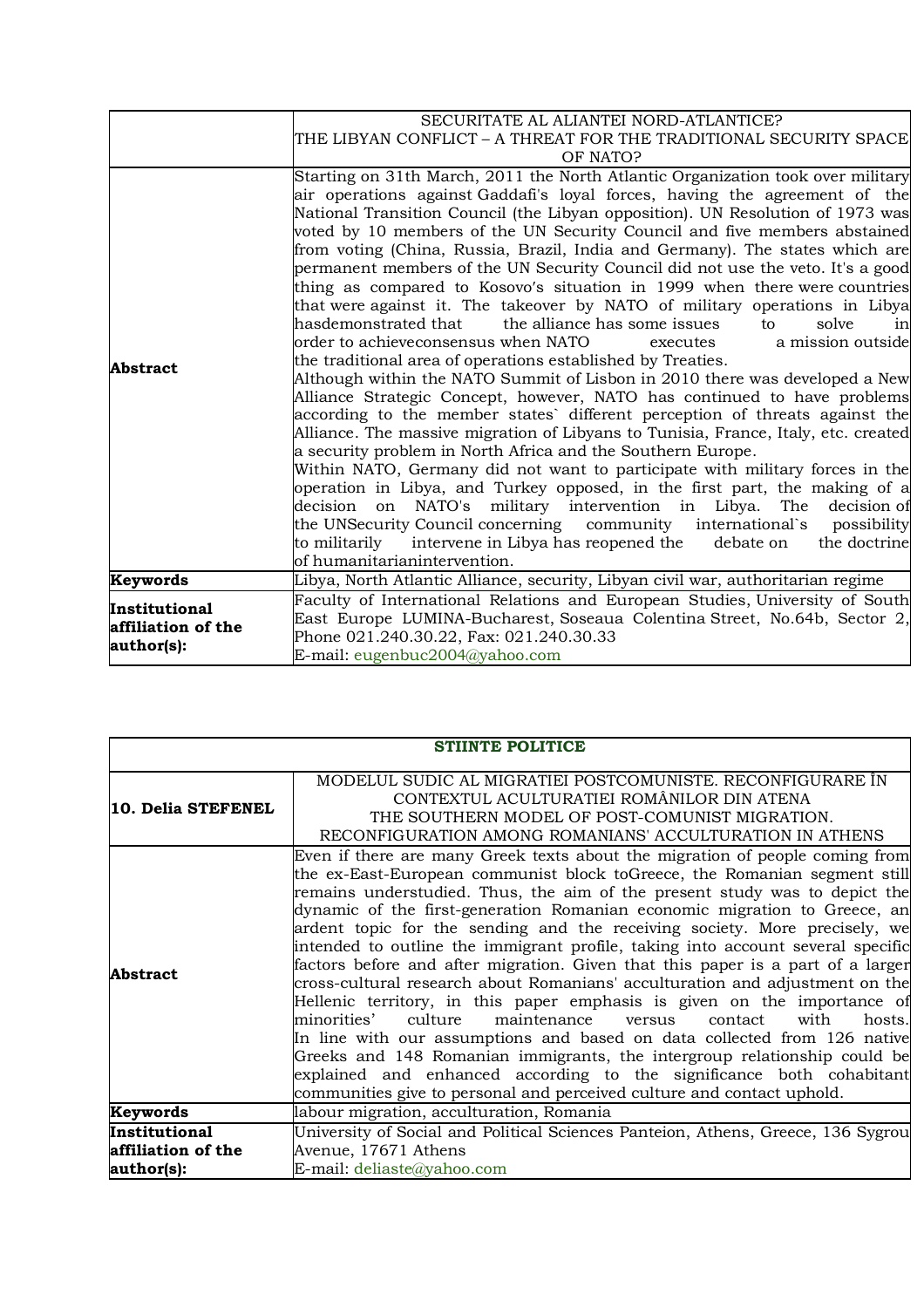|                      | STRATIFICAREA SOCIALA ÎNTRE FUNCTIONALISM                                           |
|----------------------|-------------------------------------------------------------------------------------|
| $ 11.$ Bogdan        | SI TEORIA CONFLICTULUI: ÎN CAUTAREA UNEI PERSPECTIVE                                |
| <b>GHEORGHITA</b>    | <b>INTEGRATOARE</b>                                                                 |
|                      | SOCIAL STRATIFICATION BETWEEN FUNCTIONALISM AND CONFLICT                            |
|                      | THEORY: LOOKING FOR A HOLISTIC VIEW                                                 |
|                      | The concept of "social stratification" is complex and has a long history. The two   |
|                      | perspectives that have marked the history of stratification are the "functionalist" |
|                      | and the "conflict theory". Despite this long history, only recently, through the    |
| <b>Abstract</b>      | works of Gerhard Lenksi, we can say that we witness an attempt to integrate the     |
|                      | two perspectives. In this article we try to review the main points of view of the   |
|                      | supporters of the functionalist and those of the conflict theory, by illustrating   |
|                      | the common points, looking for a perspective that integrates them.                  |
| Keywords             | social stratification, the conflict theory, functionalism, social class             |
|                      | "Lucian Blaga" University in Sibiu, Faculty for Political Sciences, International   |
| <b>Institutional</b> | Relations and European Studies                                                      |
| affiliation of the   | Dumbravii<br>$+40.269.422.169,$<br>Calea<br>Street.<br>No.<br>34, Phone:            |
| author(s):           | Fax:+40.269.422.169, e-mail: sprise@ulbsibiu.ro, web: http://sprise.ulbsibiu.ro     |
|                      | E-mail: bogdan.gheorghita@ulbsibiu.ro                                               |

|                     | MODALITATILE DE SOLUTIONARE A CONFLICTELOR ÎN COMUNITATILE                                                                                                   |
|---------------------|--------------------------------------------------------------------------------------------------------------------------------------------------------------|
| 12. Diana<br>Maria  | ROME TRADITIONALE                                                                                                                                            |
| <b>HULEA</b>        | HOW TO SOLVE CONFLICTS IN TRADITIONAL                                                                                                                        |
|                     | <b>ROMA COMMUNITIES</b>                                                                                                                                      |
|                     | Each traditional Roma community is ruled by a leader, a person who is chosen                                                                                 |
|                     | for the age, experience, and wisdom. The leader of a Roma community is a                                                                                     |
|                     | person who inspires respect by his status and intelligence, a person who by his                                                                              |
|                     | own life sets an example for the others. The leader settles minor disputes on the                                                                            |
|                     | basis of his mature judgment, and his decisions are followed by the other                                                                                    |
|                     | members of the community. However, if the matter to be settled is a serious one,                                                                             |
|                     | such as theft, adultery, acts of physical violence, or complicated disputes                                                                                  |
|                     | between two parties, a court is convened. This court is called the Kris.                                                                                     |
|                     | Kris is a traditional court for conflict resolution in the Roma culture. A Kris                                                                              |
|                     | represents the Highest Court, collective wisdom and social consciousness                                                                                     |
|                     | simultaneously. It is the highest legal and moral authority and therefore the                                                                                |
|                     | most important control organ over all areas of life.                                                                                                         |
| <b>Abstract</b>     | The main purpose of this paper is to present aspects regarding the traditional                                                                               |
|                     | way of solving conflicts in the Roma community and to explain how Roma use                                                                                   |
|                     | superstition to substitute for traditional institutions of law and order. The data                                                                           |
|                     | collection method used was the semi-structured interview. We selected 42                                                                                     |
|                     | people who have representative opinions for the general population. The sample                                                                               |
|                     | used is divided into two groups of subjects, those from rural areas and those<br>from urban areas. These groups are divided into two categories according to |
|                     | whether the group belongs to the former nomadic people or to the sedentary                                                                                   |
|                     | people.                                                                                                                                                      |
|                     | It was found that in the traditional Roma community there are diffuse forms of                                                                               |
|                     | collective authority, such as the community leaders or bulibasa, the Roma                                                                                    |
|                     | traditional trial and the authority exercised by the extended family, especially                                                                             |
|                     | the elderly.                                                                                                                                                 |
| Keywords            | conflict, rroma, traditions, community                                                                                                                       |
| Institutional       | Faculty of Sociology and Social Work, University of Bucharest, Bd. Schitu                                                                                    |
| affiliation of the  | Magureanu no. 9, Bucharest                                                                                                                                   |
| author(s):          | E-mail: diana.hulea@yahoo.com                                                                                                                                |
|                     |                                                                                                                                                              |
|                     | LA NOTION D'ÉTAT AU REGARD DE L'HISTOIRE. SON IMPORTANCE DANS                                                                                                |
| 13. François-Robert | LES RELATIONS INTERNATIONALES.                                                                                                                               |
| <b>GIROLAMI</b>     | SITUATION DES SOCIÉTÉS POST-COMMUNISTES                                                                                                                      |
|                     | THE NOTION OF STATE UNDER HISTORY, ITS IMPORTANCE IN                                                                                                         |
|                     | INTERNATIONAL RELATIONS. SITUATION OF POST-COMMUNIST SOCIETIES                                                                                               |
| <b>Abstract</b>     | Today, post-communist societies are built on the basis of their past. The report                                                                             |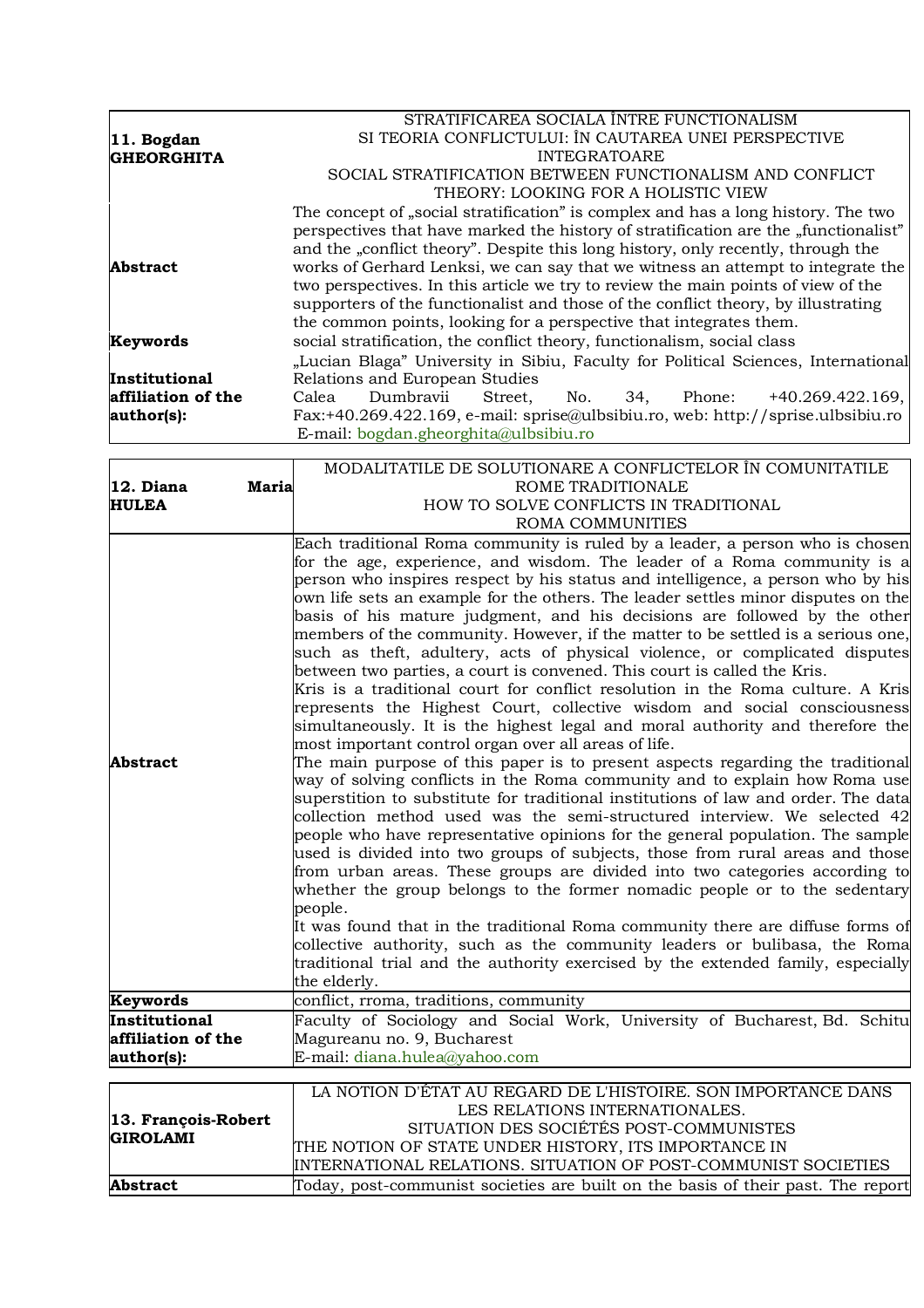|                                                   | as maintenance populations of these countries is sometimes contradictory and<br>should be studied by a multidisciplinary approach: not only political but also<br>anthropological and sociological. Economically, the integration of these countries<br>into the global economy is a major issue: it may be a factor for growth and<br>crisis.<br>also be victims of a<br>stability,<br>global<br>but<br>Perhaps, in these new countries will emerge a new definition of the state. |
|---------------------------------------------------|-------------------------------------------------------------------------------------------------------------------------------------------------------------------------------------------------------------------------------------------------------------------------------------------------------------------------------------------------------------------------------------------------------------------------------------------------------------------------------------|
| Keywords                                          | state, international relations, transnational politics, security, independence                                                                                                                                                                                                                                                                                                                                                                                                      |
| Institutional<br>affiliation of the<br>author(s): | Universite de Provence Aix-en-Provence, http://gsite.univ-provence.fr/<br>E-mail: fgirolami@club.fr                                                                                                                                                                                                                                                                                                                                                                                 |

| 14. Dana ALEXANDRU | LOCUL SI ROLUL COLECTIVITATILOR LOCALE                                               |
|--------------------|--------------------------------------------------------------------------------------|
|                    | ÎN SISTEMUL DREPTULUI                                                                |
|                    | AN OVERVIEW ON THE LOCAL COLLECTIVITY PLACE                                          |
|                    | IN THE LAW SYSTEM                                                                    |
| <b>Abstract</b>    | The legal doctrine debate on the notion of local collectivity is limited only to     |
|                    | describing structures, ways of functioning or to examine attributions. The notion    |
|                    | of local collectivity is a part of the legislation, the jurisprudence and of the     |
|                    | doctrine that sets it in the fields of legal analysis.                               |
|                    | Local collectivities are socio-political and legal realities belonging to the        |
|                    | contemporary administrative space, having a distinct identity and a constant         |
|                    | evolution in the public interest ensuring mechanism. With legal status, local        |
|                    | collectivities are able to participate in the legal circuit using the law mechanisms |
|                    | in their own name and in their members' interest, as a power guarantee to act        |
|                    | independently and effectively.                                                       |
|                    | The Europeanization process will necessarily help to ensure consistency of           |
|                    | terminology in designation of realities, with status and common features and to      |
|                    | which a greater role is devotes in the administrative mechanisms of public           |
|                    | interest class insurance-a more meaningful class-the local one.                      |
| Keywords           | local collectivity, local law, principles and techniques who organize the local      |
|                    | collectivity                                                                         |
|                    | "Lucian Blaga" University in Sibiu, Faculty for Political Sciences, International    |
| Institutional      | Relations and European Studies                                                       |
| affiliation of the | Dumbravii<br>No. 34, Phone: +40.269.422.169,<br>Street,<br>Calea                     |
| author(s):         | $Fx:+40.269.422.169, e-mail: sprise@ulbsibiu.ro, web: http://sprise.ulbsibiu.ro$     |
|                    | $E$ -mail: dana.alexandru@ulbsibiu.ro                                                |

| <b>RECENZII</b>    |                                                                                   |  |
|--------------------|-----------------------------------------------------------------------------------|--|
| $ 15.$ Bogdan      | PIERRE-JEAN LUIZARD, MODERNIZAREA TARILOR ISLAMICE, BUCURESTI,                    |  |
| <b>GEORGHITA</b>   | EDITURA ARTEMIS, 2008                                                             |  |
|                    | "Lucian Blaga" University in Sibiu, Faculty for Political Sciences, International |  |
| Institutional      | Relations and European Studies                                                    |  |
| affiliation of the | Calea Dumbravii<br>Street, No. 34, Phone: +40.269.422.169,                        |  |
| author(s):         | Fax:+40.269.422.169, e-mail: sprise@ulbsibiu.ro, web: http://sprise.ulbsibiu.ro   |  |
|                    | E-mail: bogdan.gheorghita@ulbsibiu.ro                                             |  |

| <b>PARTENERIATE</b>        |                                                                                                                                                                                                                                                                                                                                                                                                                                                                 |  |
|----------------------------|-----------------------------------------------------------------------------------------------------------------------------------------------------------------------------------------------------------------------------------------------------------------------------------------------------------------------------------------------------------------------------------------------------------------------------------------------------------------|--|
| <b>16. Marius HALMAGHI</b> | ASOCIATIA ECOMUZEUL REGIONAL SIBIU<br>REGIONAL ECOMUSEUM ASSOCIATION SIBIU                                                                                                                                                                                                                                                                                                                                                                                      |  |
| <b>Abstract</b>            | Project Ecomuzeul Regional Association Sibiu (founded 2006) aims to develop a<br>Ecomuzeu on the territory of six rural municipalities in the county of Sibiu,<br>which supports local authorities and communities to save and presentation of<br>cultural and natural heritage, economic integration circuits with competitive<br>products, creating a quality travel offers, shaping an identity specific to the<br>territory by involving local communities. |  |